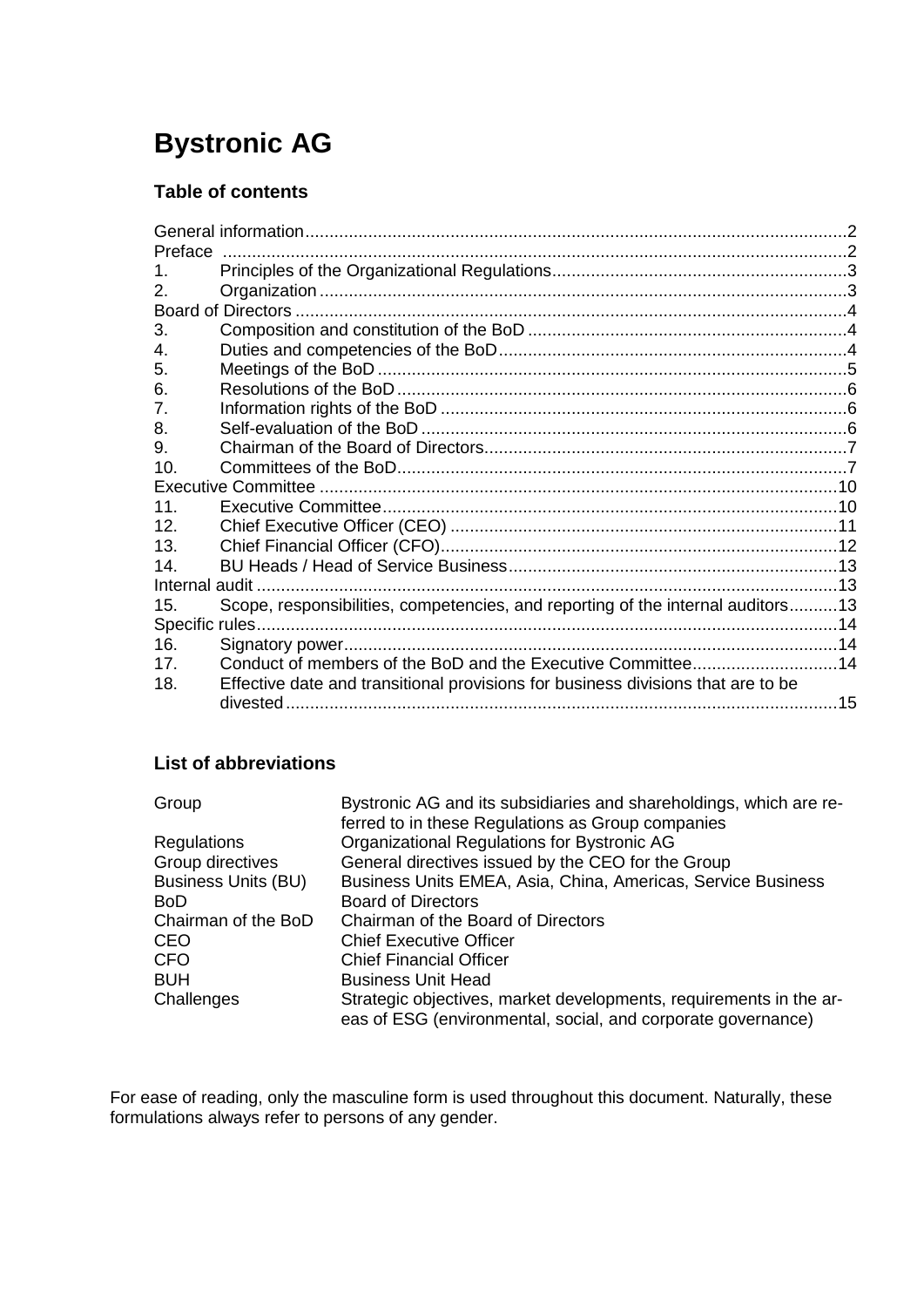# <span id="page-1-1"></span><span id="page-1-0"></span>**General information**

## **Preface**

In 1984 Bystronic unveiled a revolutionary laser cutting machine. It featured two groundbreaking innovations, namely an optics system that moves above the sheet metal, called "flying optics", and a shuttle table for the sheet metal. Both innovations massively boosted the productivity of the still new laser technology and laid the foundations for Bystronic's success.

Bystronic, which joined Conzzeta in 1994, has focused on laser-assisted sheet metal processing since it was founded in 1985; Bystronic Glass was sold in 2018. In recent years, laser technology has undergone a massive technological development. Higher laser output, adapted technologies, and accelerated cutting processes have led to huge efficiency gains in the metal processing industry. Bystronic itself has significantly expanded the value chain from the metal sheet to the finished product at the customer's site thanks to acquisitions in the fields of sheet metal storage and bending, and by cooperating with suppliers of robots, automated in-house transport solutions, and welding systems. Bystronic gradually expanded its sales networks, first in Europe but also in America and Asia, and today has state-of-theart factories in China, the United States, and several locations in Europe. Basic research is carried out in Europe, while adaptive developments take place on all continents. With advancing digitalization, the software-based interconnecting and optimization of all customer processes is now on the agenda. At the same time, there is a demand for modern maintenance solutions, the supply of spare parts and tools, and upgrades of existing systems. Bystronic created the necessary conditions for this in 2020 and is now ready to roll out its new solutions to the local subsidiaries and to consolidate them in 2021. In this process, Bystronic expects a gradual realignment of the current customer structure from job shops that operate as suppliers of metal parts towards comprehensively integrated suppliers of diverse components with flexible manufacturing capabilities for a wide range of customers.

Today, Bystronic occupies the global number 3 position with a market share of approximately 12%; we are striving to match the two leading suppliers in this market, and we also aim to establish a strong position in Asia and the United States.

The mere provision of sound technical solutions is no longer sufficient to satisfy stakeholders: Nowadays, both customers and shareholders expect solutions that take account of global challenges such as climate change, carbon emissions, water management, environmentally sound raw material sourcing, waste management, etc. The company must also be able to demonstrate how it can meet the future expectations of its stakeholders.

We are aware that every company has social obligations to fulfill, because people are at the root of its success as much as they are the target of its activities. Thus, we attribute the same level of importance to fundamental values such as concern for health and well-being, equal treatment, and talent development as to our strategic business objectives.

All these aspects of corporate governance, both with regard to current status and intended changes, should be addressed by Bystronic's communications to the general public.

#### **To ensure this conduct and to achieve these goals, the Board of Directors of Bystronic lays down the following Organizational Regulations.**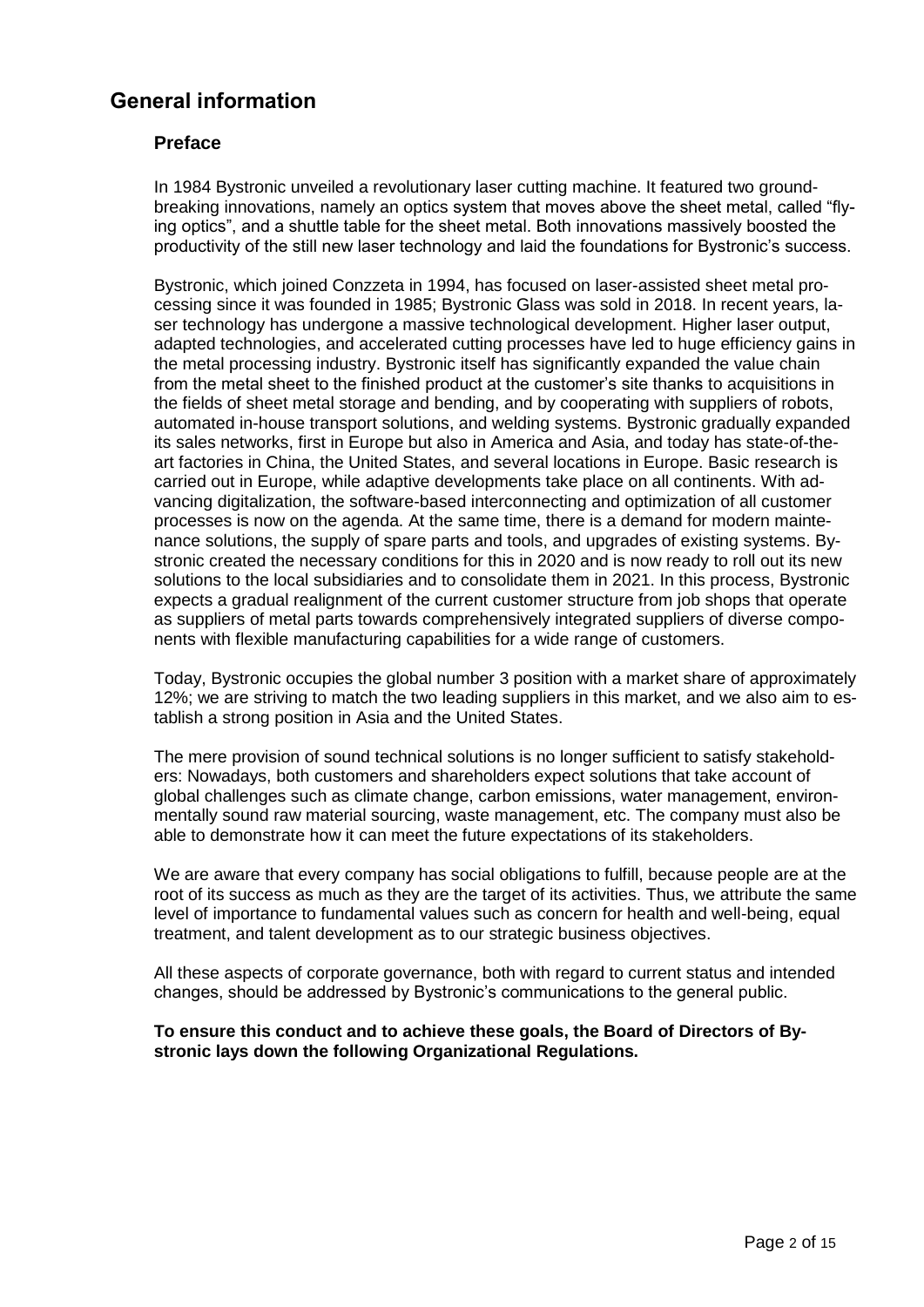# <span id="page-2-0"></span>**1. Principles of the Organizational Regulations**

- 1.1. The Board of Directors of Bystronic AG issues the following Regulations on the basis of Article 716b of the Swiss Code of Obligations and Article 20 of the Articles of Association of Bystronic AG. Mandatory legal provisions and the Articles of Association take precedence over these Regulations.
- 1.2. The Regulations supplement the applicable laws and the Articles of Association and define the functions, duties, and competencies of the bodies of Bystronic AG and the Group to the extent permitted by law.
- 1.3. All bodies and persons bear responsibility for the tasks assigned to them in accordance with these Regulations. By responsibility we understand not only accountability, but also preventative measures to ensure the timely achievement of agreed goals without causing undue undesirable side effects.

#### <span id="page-2-1"></span>**2. Organization**

- 2.1. These Regulations cover the main duties and competencies of the following bodies and persons:
	- Board of Directors
	- Chairman of the Board of Directors
	- Audit Committee
	- Personnel Committee
	- Internal auditors
	- Executive Committee
	- **Chief Executive Officer**
	- Chief Financial Officer
	- Business Unit (BU) Heads / Head of Service Business
- 2.2. As the holding company, Bystronic AG is responsible for the overall management of the Group. These Regulations apply the principle of decentralized responsibility for results and leadership and delegate the operational management to the Executive Committee under the leadership of the CEO. The Executive Committee comprises the CEO, CFO, and BU Heads as well as other persons to be appointed by the BoD. The areas of responsibility described below are illustrative and are supplemented by the duties and competencies set out in the Allocation of Competencies in Appendix 2 to these Regulations.
- 2.3. The Group structure defined by the Board of Directors and the structure of the Business Units are set out in Appendix 1 to these Regulations. The Group companies are listed in the Annual Report.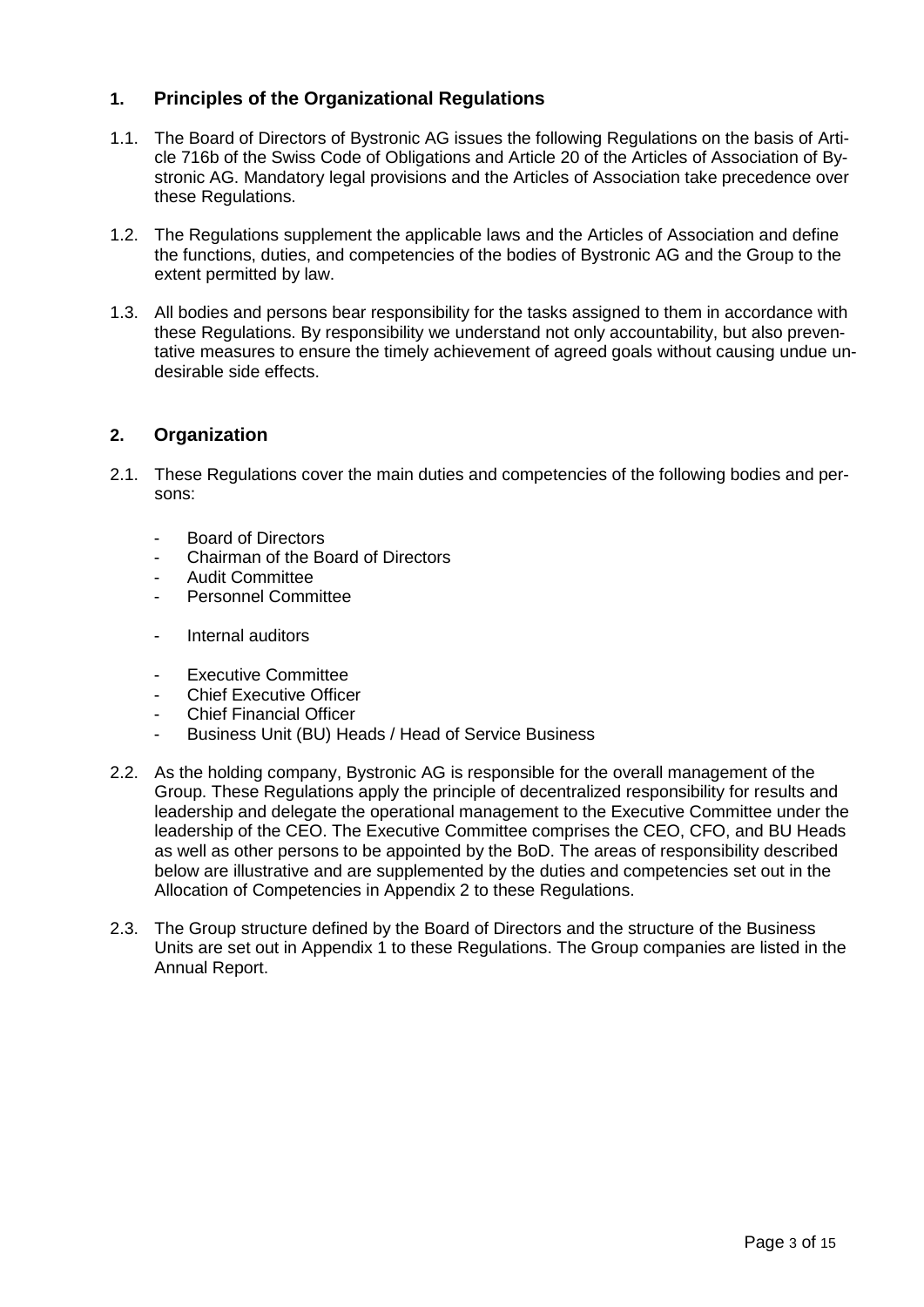# <span id="page-3-0"></span>**Board of Directors**

## <span id="page-3-1"></span>**3. Composition and constitution of the BoD**

According to Article 14 of the Articles of Association, the BoD consists of five to eight members. The BoD elects the members and the respective chairmen of its committees from among its members, unless this authority is reserved for the General Meeting. In addition, it appoints a deputy to the Chairman of the BoD to conduct urgent official duties in the event that the Chairman is prevented from doing so, and appoints a Secretary, who need not be a member of the BoD.

#### <span id="page-3-2"></span>**4. Duties and competencies of the BoD**

- 4.1. The BoD is entitled to decide on all matters that do not fall within the competence of the General Meeting or the statutory auditors or that are regulated by the Articles of Association. Within the scope of these Regulations and the Allocation of Competencies in Appendix 2, and based on Article 20 of the Articles of Association, the BoD delegates certain duties and competencies to the Chairman of the BoD, its committees, the CEO, the CFO, and to the other members of the Executive Committee.
- 4.2. The BoD is responsible for the overall direction, supervision, and control of the Group and its management and monitors compliance with the provisions of the applicable legal regulations. At the proposal of the CEO, it decides on the strategic objectives of the Group and on the financial and human resources required to achieve these objectives. Furthermore, the BoD determines the Group's values and standards (Code of Conduct) and ensures that the obligations towards the shareholders and other stakeholders are met.
- 4.3. In particular, the BoD has the following non-delegable duties:

#### 4.3.1. Strategy

- a) Supreme direction of the Group and definition of the objectives of the corporate policy and culture, approval of the Group's strategy;
- b) Approval of the Group's strategic and financial objectives, taking into account current and expected challenges facing the Group;
- c) Group risk assessment;
- d) Decisions regarding the establishment of new business activities or the discontinuation of existing ones. Approval of acquisitions, mergers, divestments, or individual projects;
- e) Passing of resolutions regarding contracts with Bystronic AG as a party pertaining to mergers, spin-offs, conversions, or asset transfers in accordance with the Merger Act;
- f) Approval of all matters and decisions, unless these have been delegated to the CEO or the Executive Committee;
- g) Establishment of principles for new challenges, such as environmental, social, and corporate governance concerns (see section 1);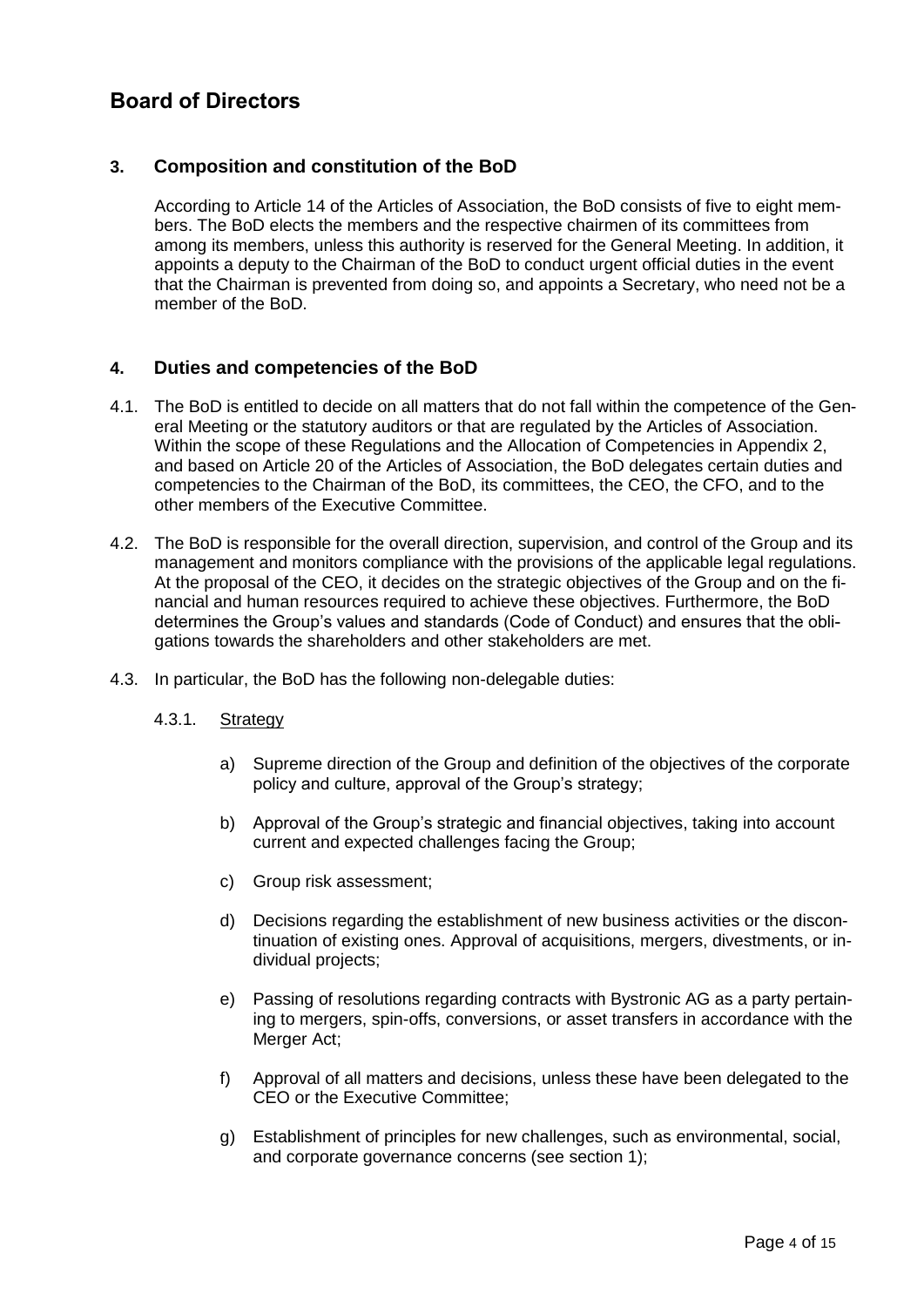#### 4.3.2. Finances

- a) The design of the Group's accounting, financial control, and financial planning systems and the design of a comprehensive reporting system that is in line with the strategy;
- b) Approval of the applicable accounting standards, the financial control framework, and the internal control system, as well as any significant changes thereto;
- c) Annual assessment and approval of the budgets and medium-term planning of the Group and the Business Units, as well as of investments exceeding CHF 5 million proposed in writing on a case-by-case basis;
- d) Review and approval of the financial statements (annual and half-year) and reporting of the Group;
- e) Preparation of the Annual Report and the Remuneration Report;
- f) Notification of the court in the event of over- indebtedness;
- g) Assessment of liquidity in the context of the Group's objectives.

#### 4.3.3. Organization

- a) Definition and review of the organization of the Group and the Executive Committee and issuing of organizational regulations for the Group;
- b) Review and approval of the leadership principles (Code of Conduct),
- c) Supreme supervision of the persons entrusted with executive management, including with regard to compliance with the law, the Articles of Association, regulations, and the implementation of the resolutions of the BoD and the General Meeting, and the identified future challenges.

This also includes the adoption of the remuneration systems and the concrete remuneration of the BoD, the CEO, and the Executive Committee;

d) Appointment and dismissal of members of the Executive Committee.

#### 4.3.4. General Meetings

- a) Calling of Annual General Meetings and Extraordinary General Meetings;
- b) Passing of resolutions regarding motions submitted to the shareholders;
- c) Implementation of the resolutions adopted by the shareholders.

#### <span id="page-4-0"></span>**5. Meetings of the BoD**

- 5.1. The BoD convenes as often as business requires, but at least five times a year. The meeting schedule is defined prior to the beginning of the financial year.
- 5.2. The BoD meetings are called by the Chairman of the BoD. Any BoD member or the CEO may request the Chairman of the BoD to call an extraordinary meeting and to place specific items on the agenda.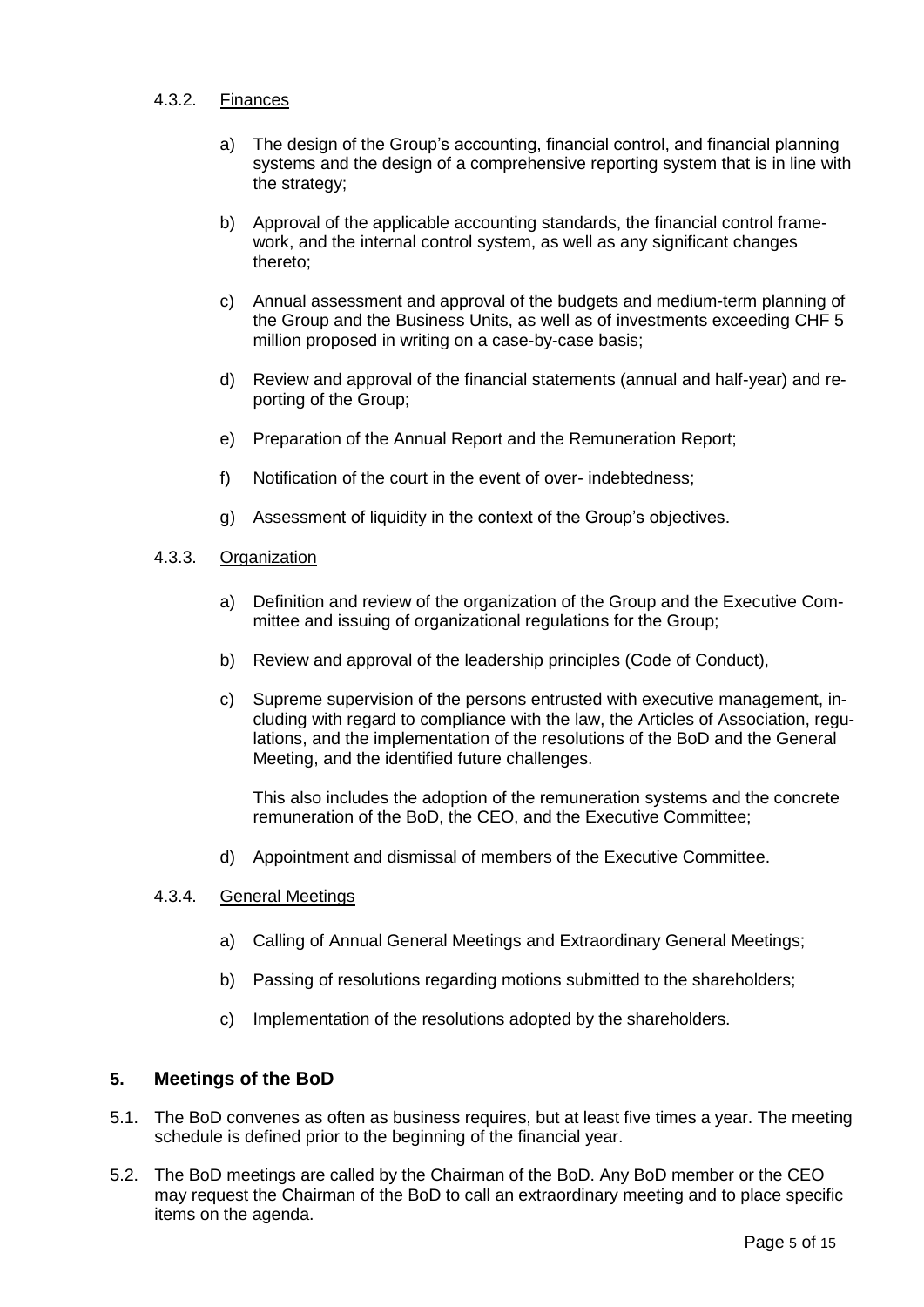- 5.3. The Chairman of the BoD, or in his absence his deputy, shall give written notice of a meeting, as a general rule at least seven days prior to the date of the meeting, announcing the agenda items.
- 5.4. Meetings are chaired by the Chairman of the BoD, or in his absence by his deputy, or in the absence of the latter, by another BoD member designated by the attending BoD members.
- 5.5. By decision of the Chairman, the BoD may hold meetings with the participation of members of the Executive Committee and internal or external specialists. As a general rule, the CEO, CFO, and the Secretary of the Board of Directors, and periodically and when their motions are discussed, the BU Heads, attend the meetings in an advisory capacity. At the request of a Board member and by majority vote of the BoD, individual topics may be discussed in the absence of these persons.
- 5.6. At the end of the BoD meeting, the BoD usually deliberates in a closed session.
- 5.7. Meetings may be held in person or by telephone or video conference.
- 5.8. The minutes contain all BoD resolutions and summarize the BoD's deliberations in a general manner. Dissenting opinions and votes of BoD members are recorded in the minutes at the request of those BoD members. The minutes shall be signed by the Chairman of the BoD and the Secretary.

#### <span id="page-5-0"></span>**6. Resolutions of the BoD**

- 6.1. The BoD has a quorum provided that the majority of its members are present. Votes within the BoD are cast openly. An absolute majority of those members in attendance is required. In the event of a tie, the BoD member chairing the meeting has the casting vote.
- 6.2. Unless a member requests oral deliberation, resolutions may also be adopted by written approval on the basis of a written submission; in this case, an absolute majority of all members of the BoD shall apply.

#### <span id="page-5-1"></span>**7. Information rights of the BoD**

- 7.1. BoD members shall have access to all information necessary for the fulfillment of their duties.
- 7.2. During BoD meetings, BoD members may request information on all matters of the Group, irrespective of the meeting agenda, and the Chairman of the BoD or any Executive Committee members in attendance must provide information to the best of their knowledge and belief.
- 7.3. Outside of BoD meetings, BoD members may request the Chairman of the BoD to grant access to documents or obtain information from internal or external auditors or employees of the Group. The CEO shall be informed accordingly.

#### <span id="page-5-2"></span>**8. Self-evaluation of the BoD**

At least once a year, the BoD shall review its own performance and the performance of its committees.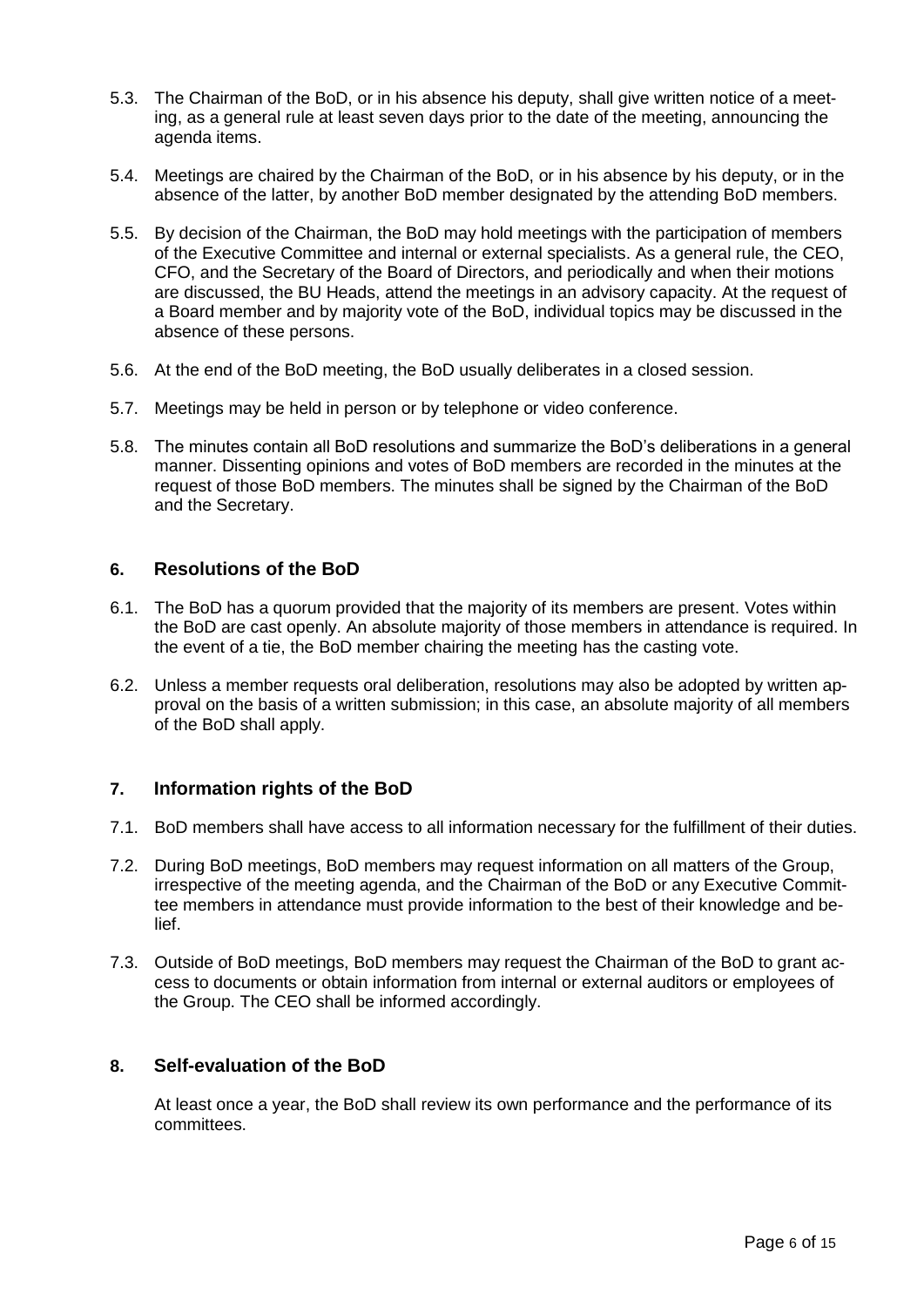# <span id="page-6-0"></span>**9. Chairman of the Board of Directors**

The Chairman of the BoD has the following duties:

- 9.1 He coordinates the activities of the BoD, issues invitations to BoD meetings and sets the agenda. In conjunction with the CEO, he makes the necessary preparations.
- 9.2 He ensures that the BoD receives the necessary level-appropriate information and documents in good time prior to its meetings to enable it to form its own opinions, deliberate, and pass resolutions.
- 9.3 He chairs the General Meetings and the BoD meetings.
- 9.4 Together with the committee chairs, he coordinates the work of the committees and is entitled to attend committee meetings.
- 9.5 He supervises the implementation of the decisions of the BoD and the General Meeting.
- 9.6 If an urgent decision of the BoD is required, he may initiate the necessary precautionary measures in the interest of the company. Thereupon, he shall immediately convene a BoD meeting or a telephone conference of the BoD in order to effect a decision of the BoD.

#### <span id="page-6-1"></span>**10. Committees of the BoD**

- 10.1. The BoD may form committees from among its members to the extent that the law does not vest this right in the General Meeting. It forms an Audit Committee to deal with finance and auditing matters and a Personnel Committee to deal with matters relating to HR and remuneration. The Personnel Committee consists of the members of the Remuneration Committee elected by the General Meeting. In addition to its duties as the Remuneration Committee, it is assigned additional tasks. The following rules apply subject to legal provisions.
- 10.2. The BoD appoints the chairmen of its committees and, in the case of the Audit Committee, also its members.
- 10.3. The committees are composed of at least two members of the BoD.
- 10.4. The term of office begins with the Annual General Meeting and expires with the conclusion of the subsequent Annual General Meeting.
- 10.5. The BoD determines the duties of the committees. The committees report on their activities, results, and motions during the subsequent BoD meeting. In the case of significant events, the BoD is informed immediately. The overall responsibility for the tasks assigned to the committees remains with the BoD. However, to the extent that the BoD has granted a committee decision-making authority in matters that lie outside the non-transferable powers of the BoD (Art. 716a CO), the committee in question bears sole responsibility for these decisions. As a general rule, no specific decision-making responsibilities are transferred to committees. They thus bear the responsibility for preparing decision-making and in-depth consideration of the matters for which they are responsible, and submit motions to the BoD or inform the BoD of their conclusions. Brief minutes of the meetings are kept outlining the decisions taken.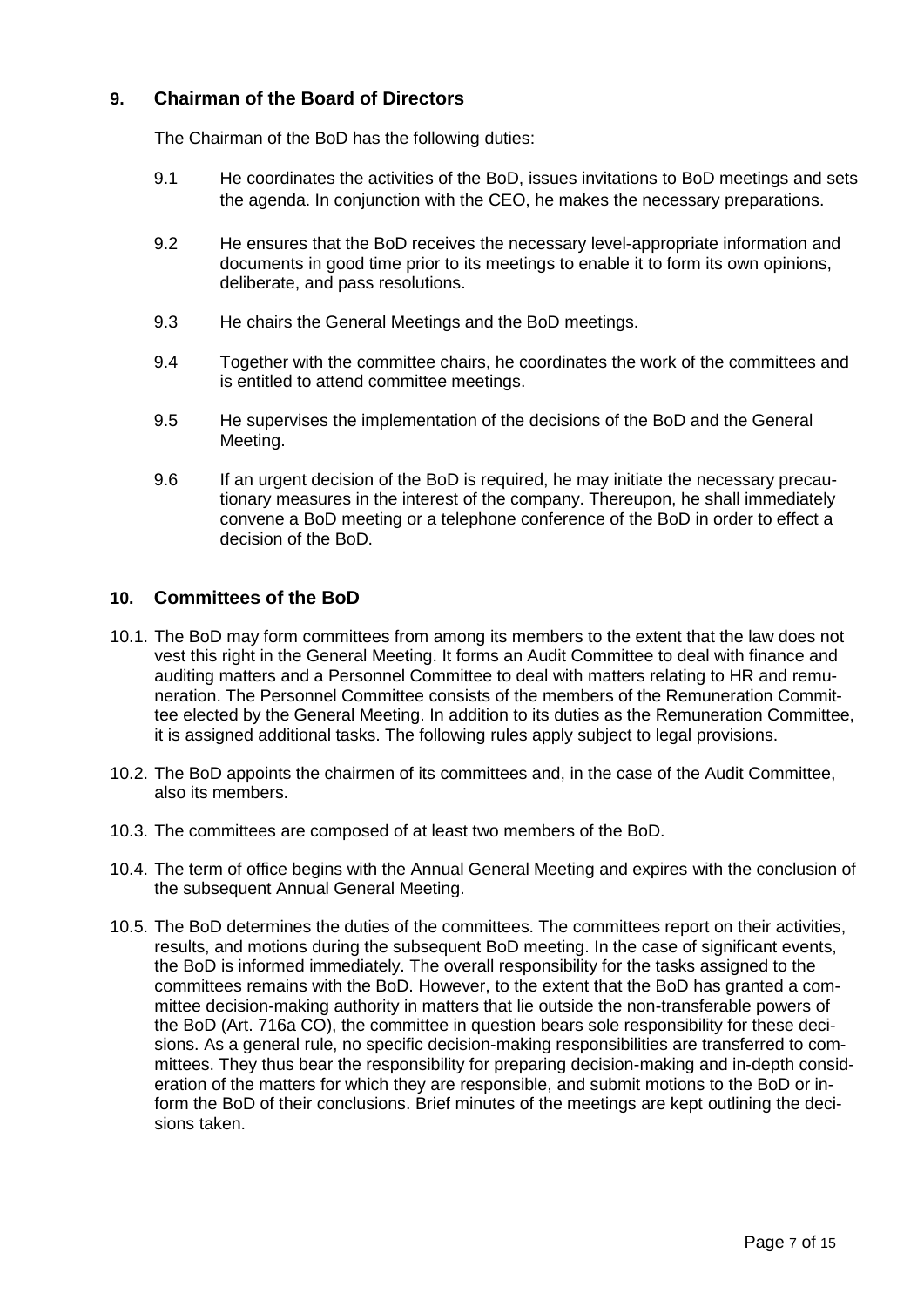- 10.6. The committees convene at the request of their chairmen as often as business requires. As a general rule, the Chairman of the BoD and the CEO, and in the case of the Audit Committee also the CFO, attend the meetings in an advisory capacity. Any member of a committee may request that a meeting or the deliberation of individual topics be conducted in the absence of members of the Executive Committee. The minutes of the committee meetings are submitted to the BoD.
- 10.7. Audit Committee
	- 10.7.1. The Audit Committee Chairman and at least one other member should have prior experience in finance and accounting.
	- 10.7.2. The Audit Committee convenes at the invitation of its Chairman as often as business requires, but at least three times a year. As a general rule, the CEO and the CFO attend the meetings in an advisory capacity. At the invitation of the Chairman of the Audit Committee, the company's external or internal auditors also take part in the meetings or the deliberations on individual agenda items. Any member of the Audit Committee may request that these individuals be heard by the Committee on specific matters.
	- 10.7.3. The main duties of the Audit Committee are:
		- a) Review and proposal to the BoD on the design of the accounting, financial control, and financial planning systems;
		- b) Critical analysis of individual and consolidated financial statements (Annual Reports and Half-Year Reports). Discussion of these reports with the CFO, internal auditors, and the statutory auditors. Submission of motions to the BoD regarding these reports;
		- c) Assessment of the effectiveness and performance of the statutory auditors, their remuneration, and their independence. Decision on the granting of additional mandates to the statutory auditors over and above the auditing mandate. Preparation of the BoD's proposal to the General Meeting regarding the selection of the statutory auditors. Definition of the auditing mandate. Assessment of the reports of the statutory auditors (in particular the audit report and the comprehensive report as defined by Art. 728b CO) and discussion of these reports with the statutory auditors;
		- d) Assessment of the effectiveness of the internal controlling system including risk management, compliance, and internal audit. Deliberation and determination of the audit program of the internal auditors. Receipt of internal audit reports and discussion of these reports with the internal auditors. Reporting to the BoD;
		- e) Approval of the Group's acquisition assessment methodology and case-by-case assessment of major acquisitions for the attention of the BoD;
		- f) Assessment of pension plans and the associated risks;
		- g) Assessment of additional Group solutions relating to finance, such as treasury, taxes, dividend flow of the direct subsidiaries of Bystronic AG, etc.;
		- h) Assessment of initiatives of the BoD regarding finance and accounting, such as the achievement of specific financial targets and key performance indicators (KPI); briefing of the BoD on the achievement of targets.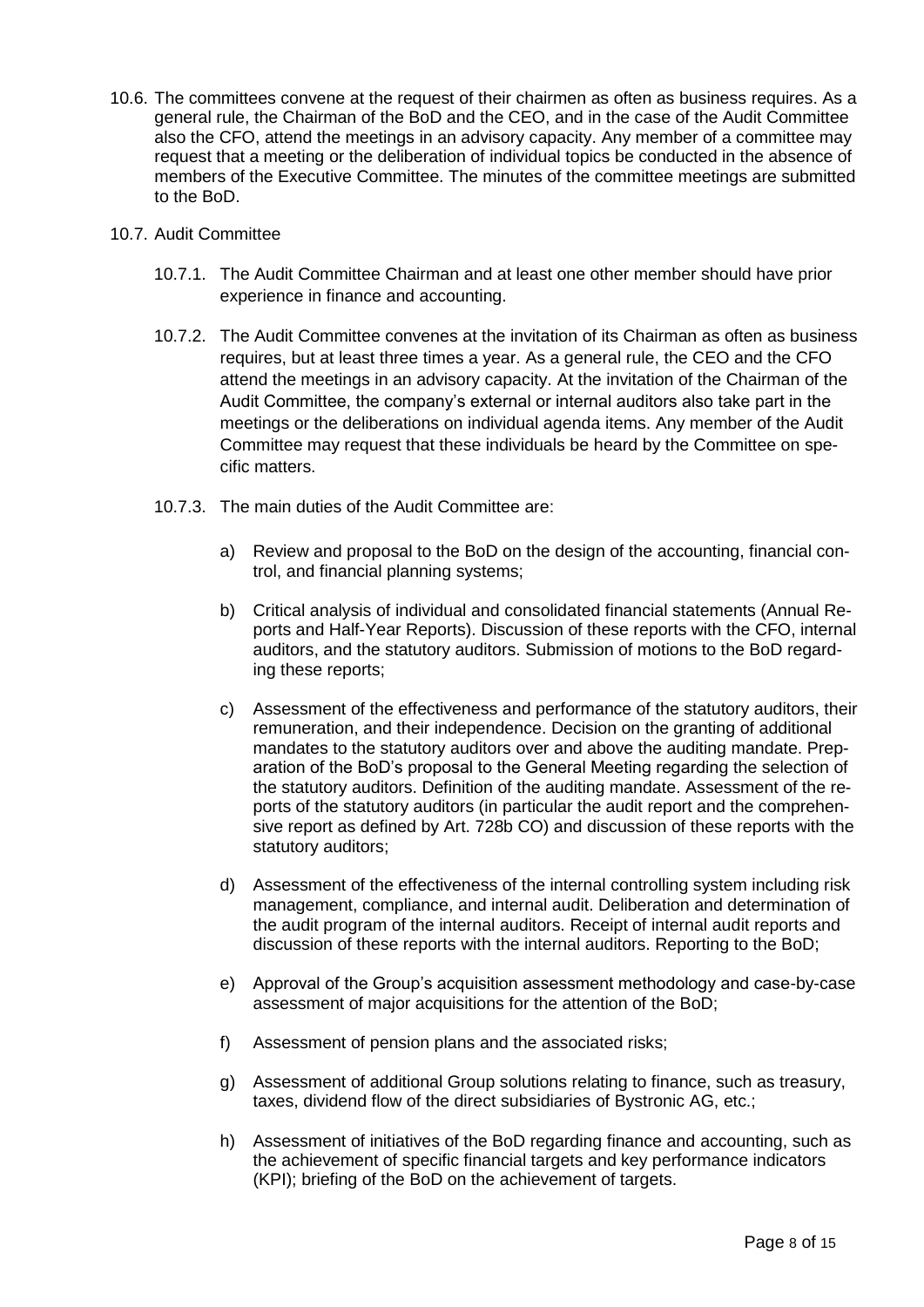#### 10.8. Personnel Committee

- 10.8.1. The Personnel Committee Chairman and at least one other member must be experienced in remuneration matters.
- 10.8.2. The Personnel Committee convenes at least twice a year. The Chairman of the BoD and the CEO attend the meetings in an advisory capacity, except when the Committee is determining their own remuneration.
- 10.8.3. The main duties of the Personnel Committee are:
	- a) Motion to the BoD regarding the remuneration rules of the BoD and the Executive Committee;
	- b) Review of the permissibility of all remunerations;
	- c) Proposal to the BoD for remuneration motions to the General Meeting;
	- d) Motion to the BoD for the annual remuneration of the members of the BoD, the CEO, and the other members of the Executive Committee;
	- e) Preparation of the Remuneration Report and discussion of the report with the statutory auditors; submission of motion to the BoD;
	- f) Assessment of equity interest and option plans as well as bonus plans and other performance-related remuneration with regard to compliance with the relevant provisions of the Articles of Association as well as the allocation of variable remuneration in cash or as options and equity interest to members of the Executive Committee; submission of motion to the BoD;
	- g) Motion to the BoD for the definition of the principles of the selection process of candidates for election to the BoD and the Executive Committee and preparation of the selection of candidates;
	- h) Preparation of medium- to long-term succession planning for BoD and Executive Committee members;
	- i) Proposal on nominations for the attention of the BoD for the CEO, CFO, and members of the Executive Committee;
	- j) Monitoring of training and employee development measures;
	- k) Assessment of the organization and the executive staff at the next management level below the Executive Committee and of the talented internal employees and the measures taken to assist in their development;
	- l) Assessment of all measures implemented by the EC with regard to the challenges relating to the social concerns and corporate governance concerns, in particular gender diversity, equal pay for men and women, etc.;
	- m) Assessment of employee retirement benefits;
	- n) Proposal, if necessary, and monitoring of compliance with corporate objectives in the field of human resources;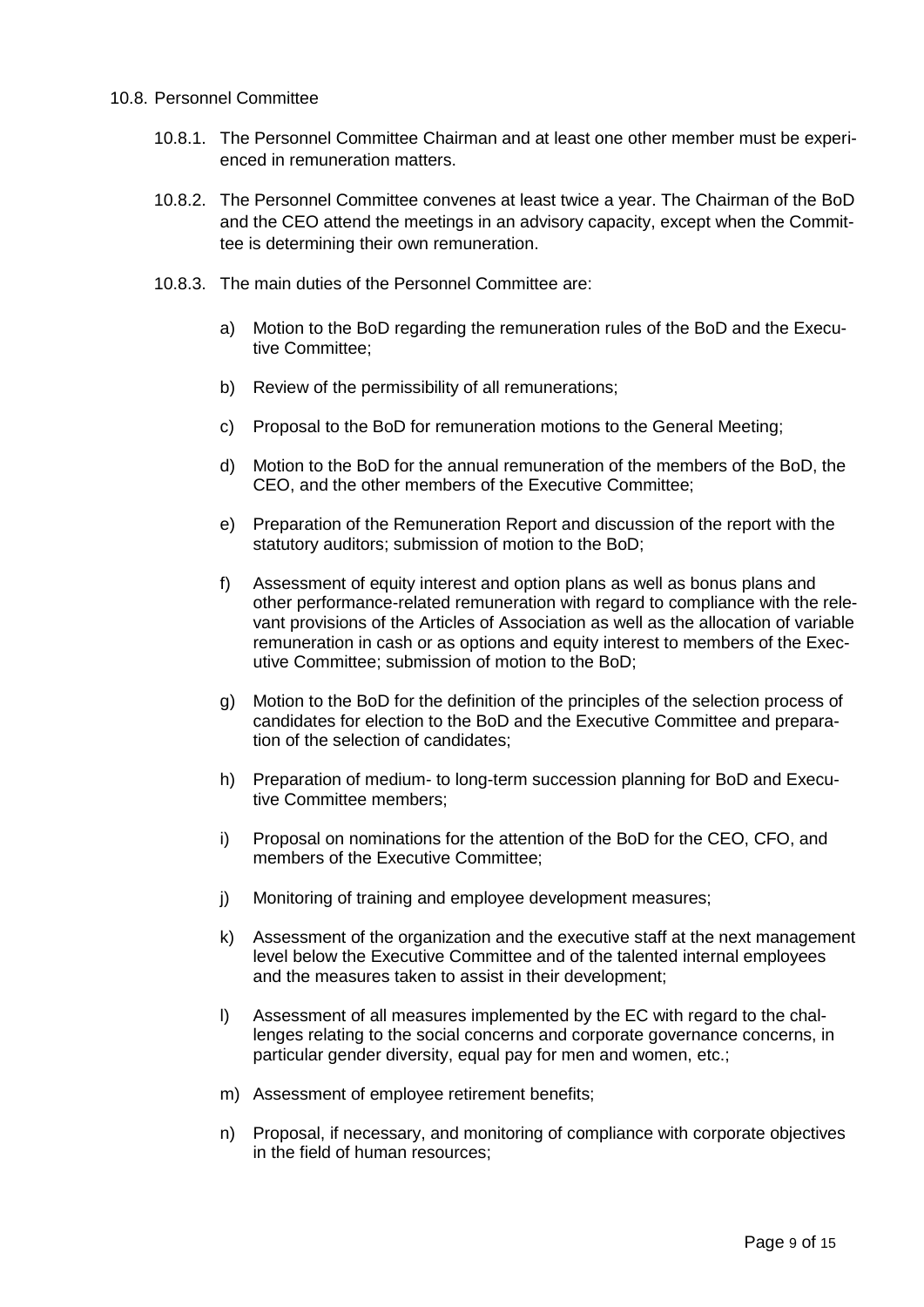o) Issuing of guidelines on the acceptance of mandates outside the Group by members of the Executive Committee and submission of motions to the BoD on a case-by-case basis.

# <span id="page-9-0"></span>**Executive Committee**

#### <span id="page-9-1"></span>**11. Executive Committee**

- 11.1. The Executive Committee manages the Group under the leadership of the CEO, develops solutions for the Group's current and future challenges, and executes resolutions of the BoD.
- 11.2. The Executive Committee consists of the following persons:
	- 11.2.1. CEO
	- 11.2.2. CFO
	- 11.2.3. BU Heads / Head of Service Business
	- 11.2.4. Other persons appointed by the BoD.
- 11.3. The CEO proposes the members of the Executive Committee to the Personnel Committee. These are appointed by the BoD upon the motion tabled by the Personnel Committee.
- 11.4. The Executive Committee convenes at the invitation of the CEO as often as business requires, but at least six times a year. As required by the business in hand, internal and external specialists attend the meetings in an advisory capacity. Meeting minutes shall be kept.
- 11.5. The main duties of the Executive Committee are:
	- 11.5.1. Active, forward-looking, and deliberative business management with regard to Bystronic's current and future challenges, in particular developments of solutions to achieve the short-term and longer-term objectives;
	- 11.5.2. Preparation of the budget for the cash flow planning and strategic financial planning and submission of a motion to the BoD;
	- 11.5.3. Annual assessment of the progress of the corporate strategy based on the achievement of milestones;
	- 11.5.4. Every 2 3 years: Revision of the Group strategy and BU strategies for the attention of and authorization by the BoD and for communication to the employees;
	- 11.5.5. Implementation of the resolutions of the BoD and the General Meeting;
	- 11.5.6. Preparation and implementation of Group directives, in particular with regard to environmental, social, and corporate governance (ESG);
	- 11.5.7. Definition of the training and further education of senior and top management; talent development etc. within the framework of a multi-level training strategy and talent development program – taking into account the principles of ESG (11.5.6.);
	- 11.5.8. Definition of product and market strategies, their (continued) development, roll-out plans, and market launches in consideration of the market share targets;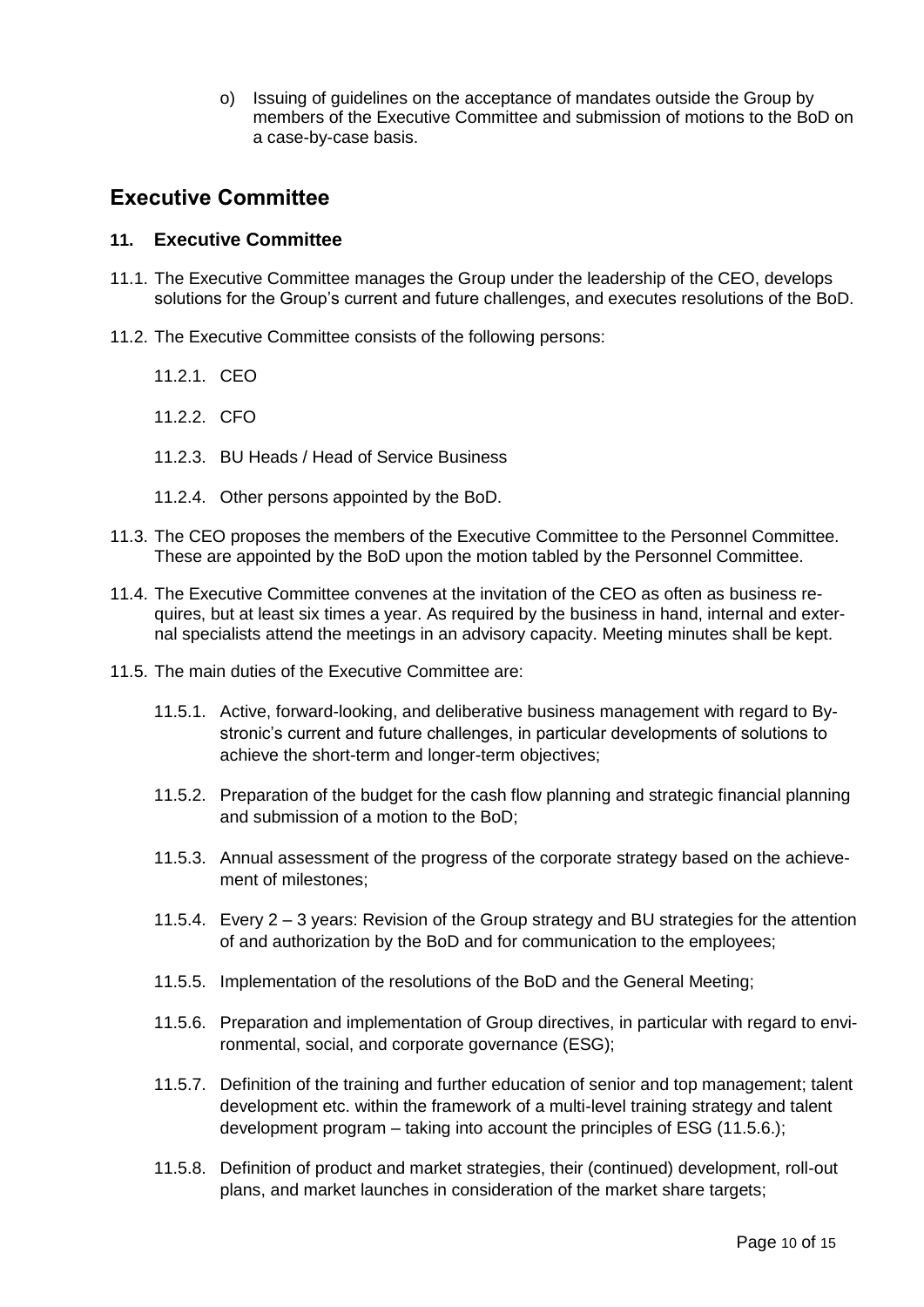- 11.5.9. Establishing and actively applying a corporate identity;
- 11.5.10. Duty to act responsibly (legally, risk-based, resource consumption, ESG principles).
- 11.6. If, in an urgent matter, a necessary resolution of the BoD cannot be fulfilled in time, the Executive Committee or its members, in consultation with the immediate supervisor or his deputy, are authorized and obligated to take the appropriate measures, whereby the BoD must be informed immediately.
- 11.7. The mandate of a member of the Executive Committee ends upon termination of his employment, dismissal, or resignation from the Executive Committee, but no later than when he reaches retirement age.

#### <span id="page-10-0"></span>**12. Chief Executive Officer (CEO)**

12.1. The CEO bears the comprehensive responsibility for the operational management of the Group. Even if a competency is assigned to the BoD, the CEO, together with the Executive Committee, must take the deliberative initiative and develop emerging business opportunities or solutions to new challenges to the point where they are ripe for decision.

The CEO manages the Group's affairs within the framework of the corporate policy, Group strategy, strategic financial planning, and the budget, executes the resolutions of the General Meeting and the BoD, and monitors the implementation of decisions taken.

He submits proposals to the BoD addressing the Group's strategic challenges, including the ESG requirements.

He ensures that the objectives set by the BoD for the Group and the Business Units are in line with the objectives of the Executive Committee members. He is responsible for ensuring that the Group as a whole achieves its objectives and that the Business Units develop in line with the defined objectives.

He also ensures succession planning and appropriate training for the Group's top management. He is responsible for human resources planning and development, including its human and social aspects.

The CEO plays a leading role in advising and supporting the BoD in its decision-making regarding corporate policy, strategy, opportunities, and risks. He establishes a risk management system that is adapted to the risk profile of the Group and the Business Units and monitors compliance with the Bystronic Group's Code of Conduct.

In consultation with the Chairman of the Board of Directors, he represents the Group in dealings with important investors, the media, and other stakeholders, as well as with the general public.

- 12.2. The CEO leads and supervises the members of the Executive Committee and the chiefs of staff and supports them and the other functions in creating appropriate management structures in the management levels below the members of the Executive Committee / chiefs of staff including adherence to the ESG principles and he approves the definitive structure and the appointment of the management staff.
- 12.3. The CEO ensures that he himself and his subordinates act responsibly (legally, risk-based, resource consumption, ESG principles).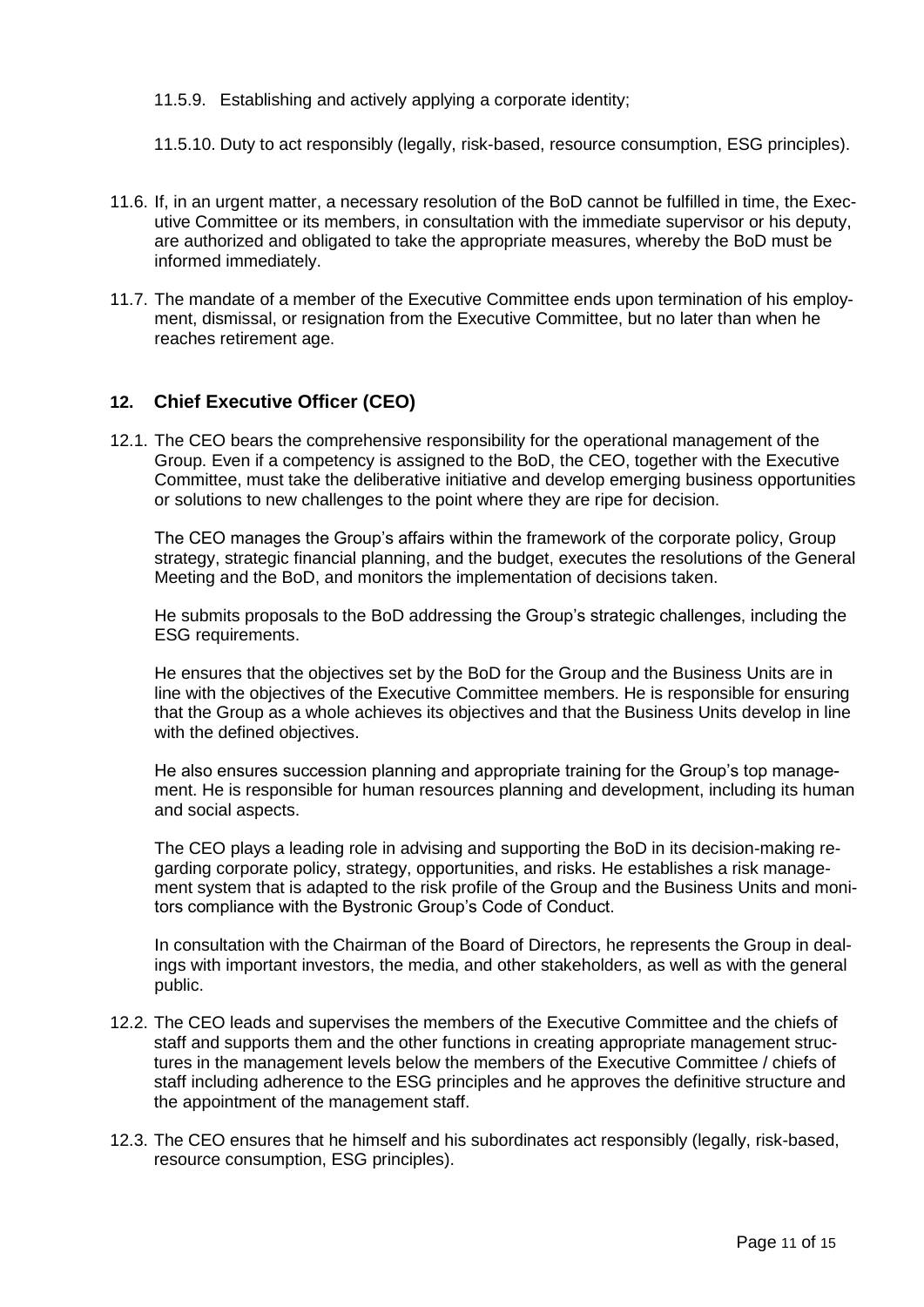- 12.4. The CEO ensures that the Chairman of the BoD and the BoD are informed in a timely immediately in the event of an emergency – and appropriate manner of his own initiative. During each meeting, he informs the BoD of the current development of the operations of the Group and the Business Units as well as about significant developments, projects, and risks. This information includes:
	- 12.4.1. Business development and key indicators of the Group and the Business Units;
	- 12.4.2. Deviations from the budget and strategic financial plans based on analyses of the development of the Group's main markets, as well as measures to achieve the targets;
	- 12.4.3. Preparation of the annual risk report;
	- 12.4.4. Preparation of written motions for major projects; subsequent assessment of the implementation performance, for example in the context of acquisitions, investments, etc.;
	- 12.4.5. Changes and motions regarding the appointment and dismissal of Executive Committee members. Determination of the heads of the Group staff functions;
	- 12.4.6. Information on all matters that are material to the supervisory or control duties of the BoD.
	- 12.4.7. Motion to approve a deputy among the members of the Executive Committee;
	- 12.4.8. Succession planning for members of the Executive Committee and approval of their deputies.
- 12.5. The CEO ensures monthly reporting to the BoD (KPI, financial reports, comments, additional reports relating to ESG). The BoD determines the scope and depth of reporting.

## <span id="page-11-0"></span>**13. Chief Financial Officer (CFO)**

13.1. The CFO is responsible for the Group's financial reporting and financial planning in compliance with accounting standards and internal and external regulations. He ensures that the quarterly, half-year, and annual reports are prepared in accordance with regulations and are transparent, and he verifies the plausibility of quarterly forecasts, budgeting, and planning.

He is responsible for safeguarding the Group's liquidity and ensuring adequate financing. He is responsible for cash management and ensures the achievement of the cash flow targets.

He supports the CEO, the Executive Committee, and the BU Heads with the achievement of their objectives as well as in all controlling and financial matters, in particular in the context of strategic projects and transactions. He identifies operational deviations on the path towards target and strategy achievement and submits proposals to correct these deviations.

13.2. The CFO is responsible for providing a fundamentally autonomous opinion, which is independent of the CEO, regarding the Group's current business practices, in particular the attainability of financial and operational targets and the achievement of the requirements of the Code of Conduct within the Group and the Business Units. In the event of divergent opinions on the part of the CFO, the CEO is not entitled to protest a lack of loyalty, but must accept the CFO's independent opinion. In matters of major consequence and where the assessments continues to diverge, the CEO must inform the Chairman of the BoD.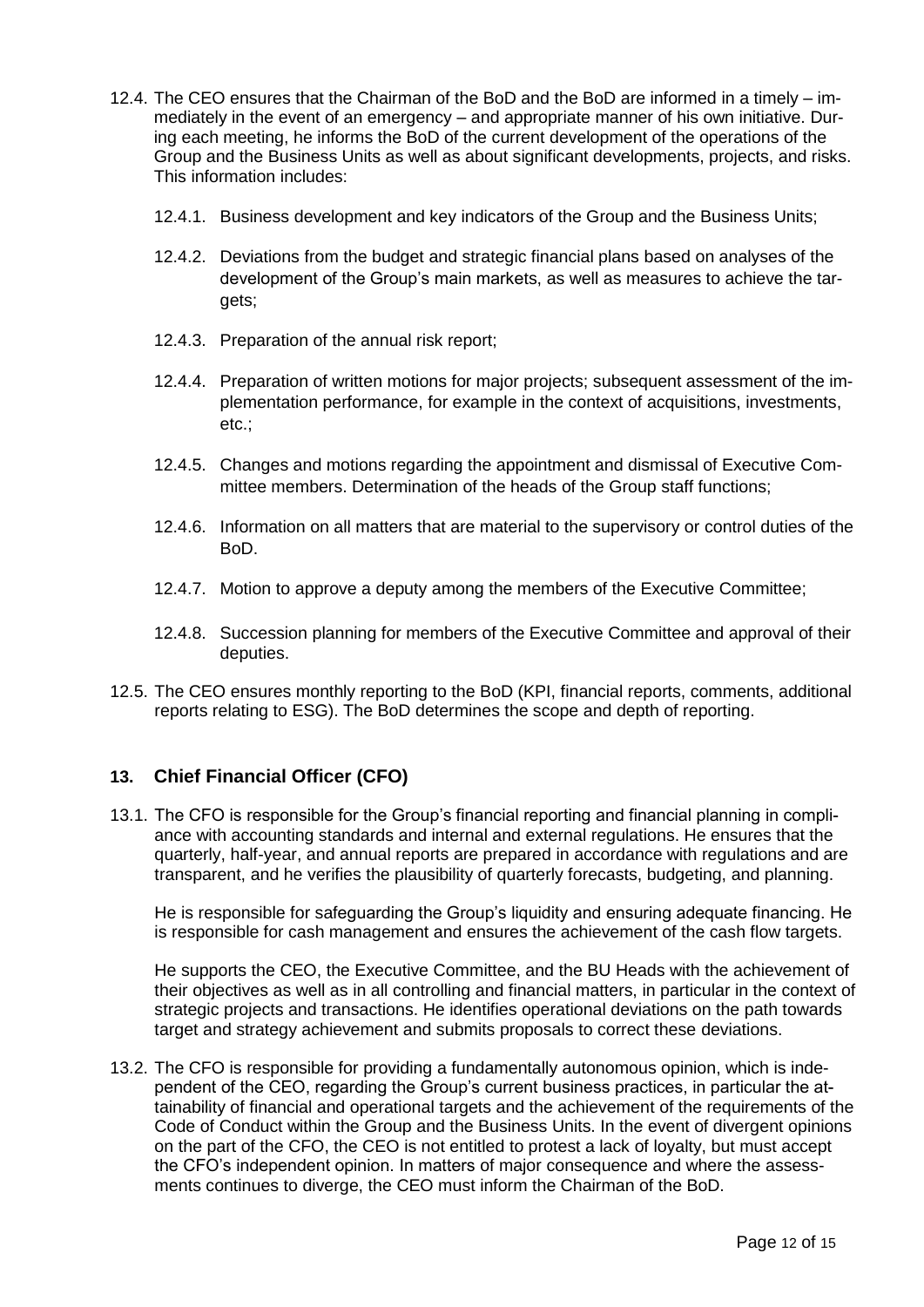13.3. The CFO bears the overall and technical responsibility for the financial functions of treasury, controlling, accounting & reporting, and taxes of the Group. Within the scope of the treasury management, he has the authority to determine the financing structure of the Group companies as well as the principles and framework conditions of payment terms, accounts receivable and accounts payable management for transactions with third parties and in inter-company relationships.

He submits proposals to the Audit Committee regarding the application of accounting standards, standards for external financial reporting and disclosure, as well as principles of the ICS and he reports on its compliance within the Group companies. In coordination with the CEO, he maintains relations with financial analysts, investors, and the financial media.

- 13.4. Under the supervision and on behalf of the Audit Committee, he coordinates the tasks of the statutory and internal auditors and implements the resolutions of the Audit Committee.
- 13.5. The CFO reports to the CEO. He is obligated to inform the CEO, or in his absence the Chairman of the BoD, of significant problems in his sphere of responsibility in a timely manner.

## <span id="page-12-0"></span>**14. BU Heads / Head of Service Business**

- 14.1. Each BU Head is responsible for the overall operational management and for the financial results of his Business Unit within the framework of the Group objectives set by the BoD-approved BU strategy, the strategic financial planning, and the budget. He is familiar with the markets and the global future market potentials and prepares proposals to the CEO on how these can be rapidly leveraged within the framework of the objectives, in particular with regard to financial and ESG objectives, and based on a realistic assessment of opportunities and risks. He implements the resolutions of the BoD concerning his Business Unit as well as the instructions of the CEO and CFO. He ensures that his personal objectives and the objectives for his sphere of responsibility are achieved.
- 14.2. The BU Head reports to the CEO. He is obligated to inform the CEO, or in his absence the Chairman of the BoD and the CFO, about significant problems in his Business Unit in a timely manner.

# <span id="page-12-1"></span>**Internal audit**

#### <span id="page-12-2"></span>**15. Scope, responsibilities, competencies, and reporting of the internal auditors**

- 15.1. The internal auditors perform the internal operational auditing function within the Group. They report to the Chairman of the Audit Committee. The coordination of the implementation of audit tasks is delegated to the CFO.
- 15.2. The internal auditors carry out audits within the Group in accordance with the audit concept proposed by the Audit Committee and defined by the BoD.
- 15.3. The audits cover the following areas on a rolling basis:
	- 15.3.1. Effectiveness of selected operational processes at the level of the Group, the Business Units, and selected Group companies, in particular with regard to the guidelines of the Group and the relevant Business Units;
	- 15.3.2. Effectiveness of governance and risk management policies and processes;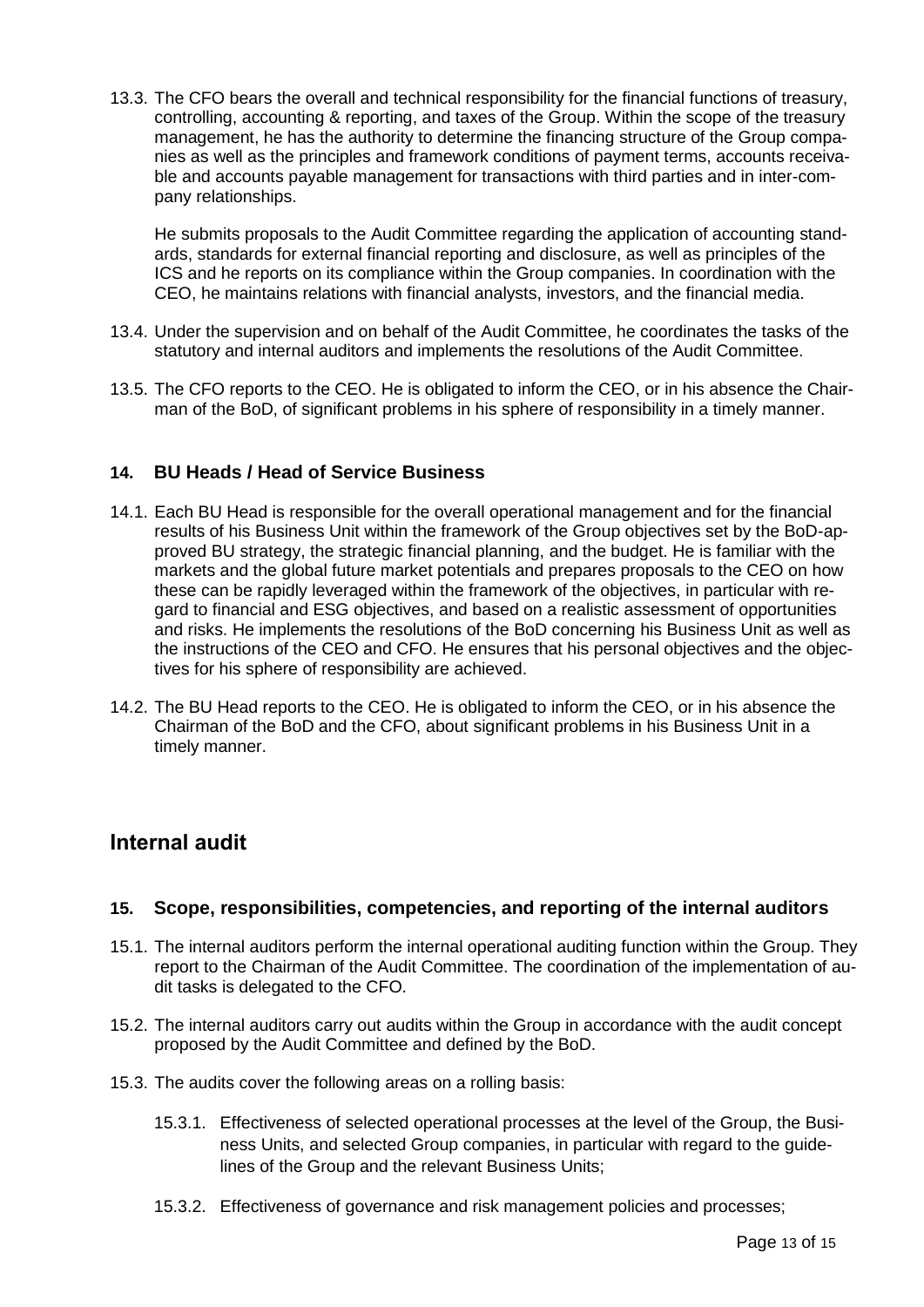- 15.3.3. Effectiveness of internal control processes such as the dual control principle, whereby the controls must not significantly restrict the entrepreneurial conduct of the executives;
- 15.3.4. Reliability and comprehensiveness of financial and operational information;
- 15.3.5. Compliance with legal, statutory, and internal regulations.
- 15.4. The internal auditors prepare reports with recommendations for the attention of the local management and the Audit Committee. The local management issues an opinion on the recommendations and takes immediate corrective action if in agreement with the recommendations. If the local management rejects a recommendation and the internal auditors and the CEO / CFO uphold it, it is implemented by order of the Audit Committee via line management.

# <span id="page-13-0"></span>**Specific rules**

#### <span id="page-13-1"></span>**16. Signatory power**

- 16.1. The principle of signing authority "joint signature by two" applies throughout the Group. The persons authorized to sign are determined by the legally competent body.
- 16.2. The members of the BoD are authorized to sign on behalf of Bystronic AG jointly by two. Additional authorized signatories, also "jointly by two", may be appointed by the BoD at the request of the CEO.

#### <span id="page-13-2"></span>**17. Conduct of members of the BoD and the Executive Committee**

The members of the BoD and the Executive Committee are obligated:

- 17.1 To perform their duties diligently and in the interest of the Group and in compliance with the Bystronic Group's Code of Conduct;
- 17.2 To disclose significant business relationships and to avoid or immediately disclose potential conflicts of interest;
- 17.3 To maintain confidentiality regarding information relating to the Group. This obligation to maintain confidentiality shall continue to apply even after leaving office, for as long as the information remains confidential.